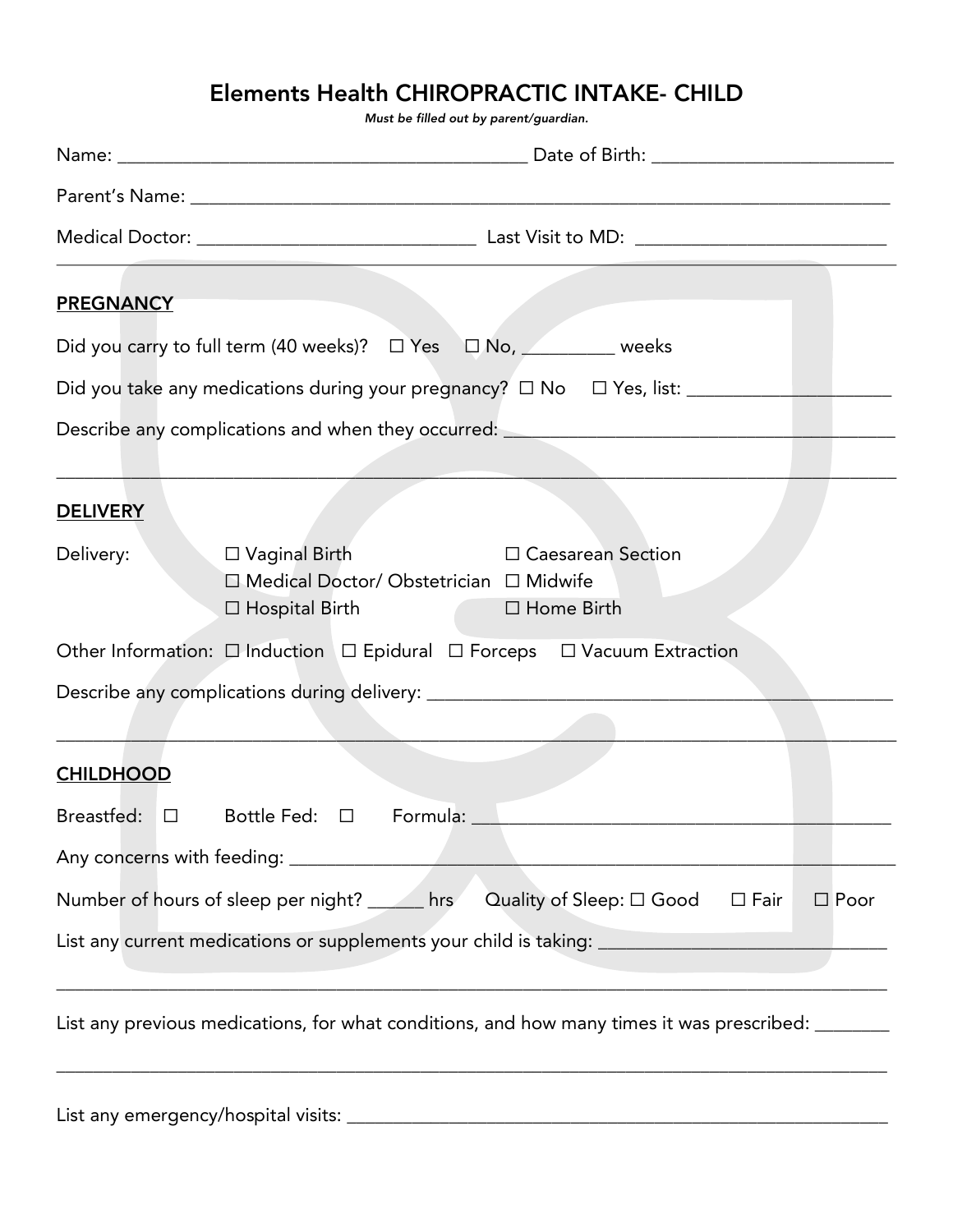| As a baby/toddler (birth-4 years), did any of the following occur?         |                                                                                                                      |                                   |  |
|----------------------------------------------------------------------------|----------------------------------------------------------------------------------------------------------------------|-----------------------------------|--|
| $\square$ Significant falls                                                | $\square$ Bed wetting                                                                                                | $\Box$ Frequent ear infections    |  |
| □ Tumble down stairs                                                       | $\Box$ Frequent fevers                                                                                               | $\Box$ Constipation               |  |
| $\square$ Colic                                                            | $\Box$ Frequent bouts of diarrhea                                                                                    | $\Box$ Reaction to vaccination    |  |
| $\Box$ Play in "Jolly Jumper"                                              | $\Box$ Did not gain weight                                                                                           | $\Box$ Involved in a car accident |  |
| $\Box$ Frequent colds                                                      | $\Box$ Sleeping problems                                                                                             |                                   |  |
|                                                                            |                                                                                                                      |                                   |  |
| As a young child (5-12 years), did any of the following occur?             |                                                                                                                      |                                   |  |
| $\square$ Significant falls                                                | □ Bed wetting                                                                                                        | $\square$ Learning difficulties   |  |
| $\Box$ Fall off bicycle                                                    | $\Box$ Hyperactivity                                                                                                 | $\square$ Scoliosis               |  |
| $\square$ Sports accident                                                  | $\Box$ Asthma                                                                                                        | $\square$ Leg/knee pains          |  |
| $\Box$ Car accident                                                        | $\Box$ Allergies                                                                                                     | $\Box$ Stomach pains              |  |
| $\square$ Frequent colds                                                   | $\Box$ Other: $\Box$                                                                                                 |                                   |  |
| As a child or adolescent, has your child experienced any of the following? |                                                                                                                      |                                   |  |
| $\Box$ Headaches                                                           | □ Arm/wrist pain                                                                                                     | □ Foot/ankle/knee pain            |  |
| $\Box$ Dizziness                                                           | □ Neck/back pain                                                                                                     | $\Box$ Tingling in the arms/legs  |  |
| $\Box$ Ringing in the ears                                                 | $\Box$ Sleeping problems                                                                                             | $\square$ Shoulder pains          |  |
| $\Box$ Asthma                                                              | $\square$ Allergies                                                                                                  | $\Box$ Fatigue                    |  |
| □ Hyperactivity/ADHD                                                       | □ Stomach problems                                                                                                   | □ "Growing Pains"                 |  |
| □ Weight gain/loss                                                         | □ Other: ________________                                                                                            |                                   |  |
|                                                                            |                                                                                                                      |                                   |  |
| <b>REASON FOR VISIT</b>                                                    |                                                                                                                      |                                   |  |
|                                                                            |                                                                                                                      |                                   |  |
| $\Box$ Health and/or spinal checkup?                                       | $\Box$ Correction and/or prevention of existing problem?                                                             |                                   |  |
|                                                                            | If your child has symptoms or a complaint, briefly describe the problem here: ________________________________       |                                   |  |
|                                                                            |                                                                                                                      |                                   |  |
|                                                                            | the contract of the contract of the contract of the contract of the contract of the contract of the contract of      |                                   |  |
|                                                                            | How and when did this problem start: New York Contract and Security Assembly and Manual Assembly and Manual Assembly |                                   |  |
|                                                                            |                                                                                                                      |                                   |  |
| How often does s/he feel pain: $\Box$ Constant                             | □ Comes and Goes                                                                                                     |                                   |  |
|                                                                            |                                                                                                                      |                                   |  |
|                                                                            |                                                                                                                      |                                   |  |
|                                                                            | Please describe any treatments and/or tests done for this problem, and the results: ________________                 |                                   |  |
|                                                                            |                                                                                                                      |                                   |  |
|                                                                            |                                                                                                                      |                                   |  |

Is there anything else you would like us know? \_\_\_\_\_\_\_\_\_\_\_\_\_\_\_\_\_\_\_\_\_\_\_\_\_\_\_\_\_\_\_\_\_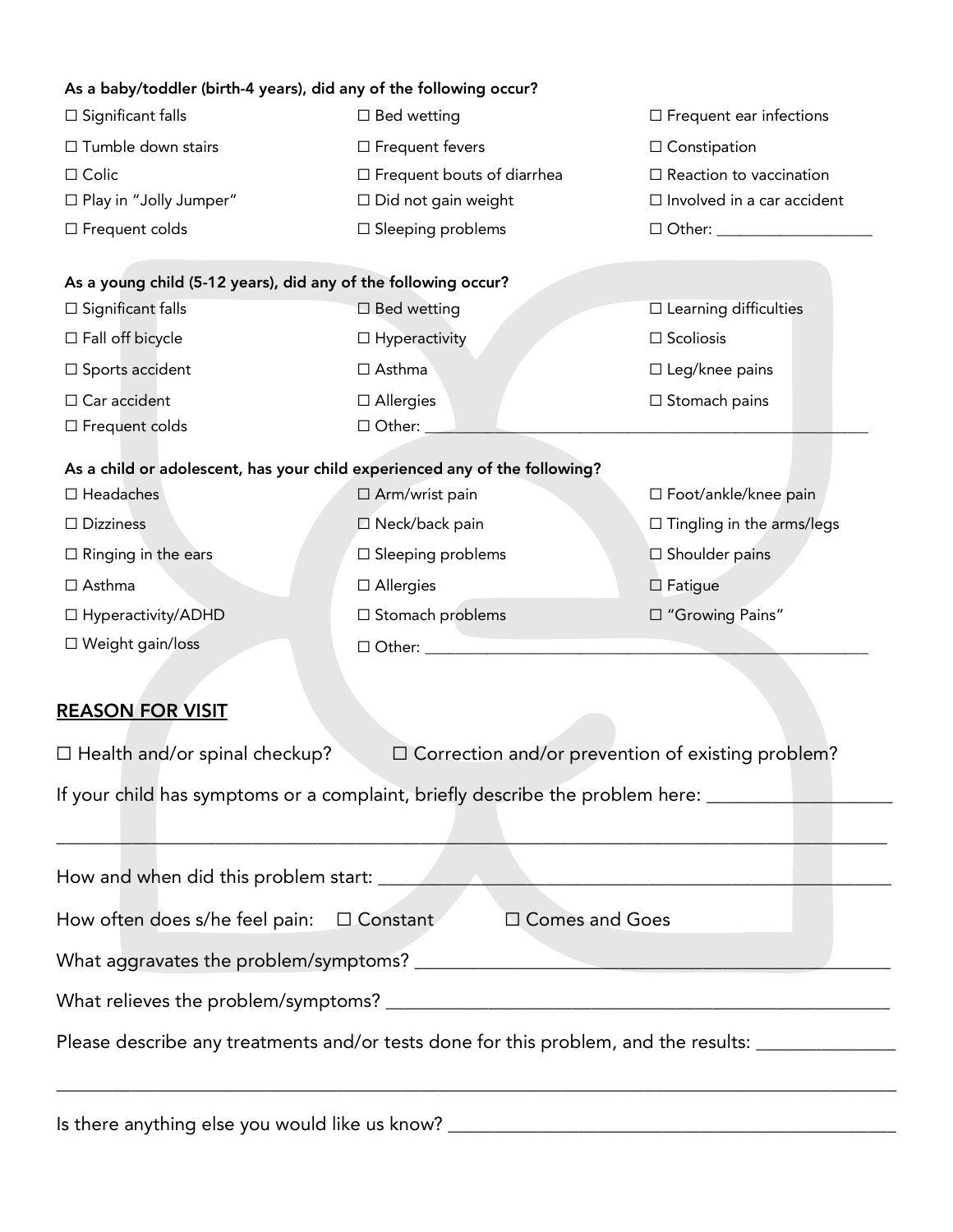

# CONSENT TO CHIROPRACTIC TREATMENT

It is important for you to consider the benefits, risks and alternatives to the treatment options offered by your chiropractor and to make an informed decision about proceeding with treatment.

Chiropractic treatment includes adjustment, manipulation and mobilization of the spine and other joints of the body, soft-tissue techniques such as massage, and other forms of therapy including, but not limited to, electrical or light therapy and exercise.

## **Benefits**

Chiropractic treatment has been demonstrated to be effective for complaints of the neck, back and other areas of the body caused by nerves, muscles, joints and related tissues. Treatment by your chiropractor can relieve pain, including headache, altered sensation, muscle stiffness and spasm. It can also increase mobility, improve function, and reduce or eliminate the need for drugs or surgery.

## Risks

The risks associated with chiropractic treatment vary according to each patient's condition as well as the location and type of treatment.

The risks include:

**• Temporary worsening of symptoms** – Usually, any increase in pre-existing symptoms of pain or stiffness will last only a few hours to a few days.

• Skin irritation or bum - Skin irritation or a burn may occur in association with the use of some types of electrical or light therapy. Skin irritation should resolve quickly. A burn may leave a permanent scar.

- Sprain or strain Typically, a muscle or ligament sprain or strain will resolve itself within a few days or weeks with some rest, protection of the area affected and other minor care.
- Rib fracture While a rib fracture is painful and can limit your activity for a period of time, it will generally heal on its own over a period of several weeks without further treatment or surgical intervention.

• Injury or aggravation of a disc – Over the course of a lifetime, spinal discs may degenerate or become damaged. A disc can degenerate with aging, while disc damage can occur with common daily activities such as bending or lifting. Patients who already have a degenerated or damaged disc may or may not have symptoms. They may not know they have a problem with a disc. They also may not know their disc condition is worsening because they only experience back or neck problems once in a while.

Chiropractic treatment should not damage a disc that is not already degenerated or damaged, but if there is a preexisting disc condition, chiropractic treatment, like many common daily activities, may aggravate the disc condition.

The consequences of disc injury or aggravating a pre-existing disc condition will vary with each patient. In the most severe cases, patient symptoms may include impaired back or neck mobility, radiating pain and numbness into the legs or arms, impaired bowel or bladder function, or impaired leg or arm function. Surgery may be needed.